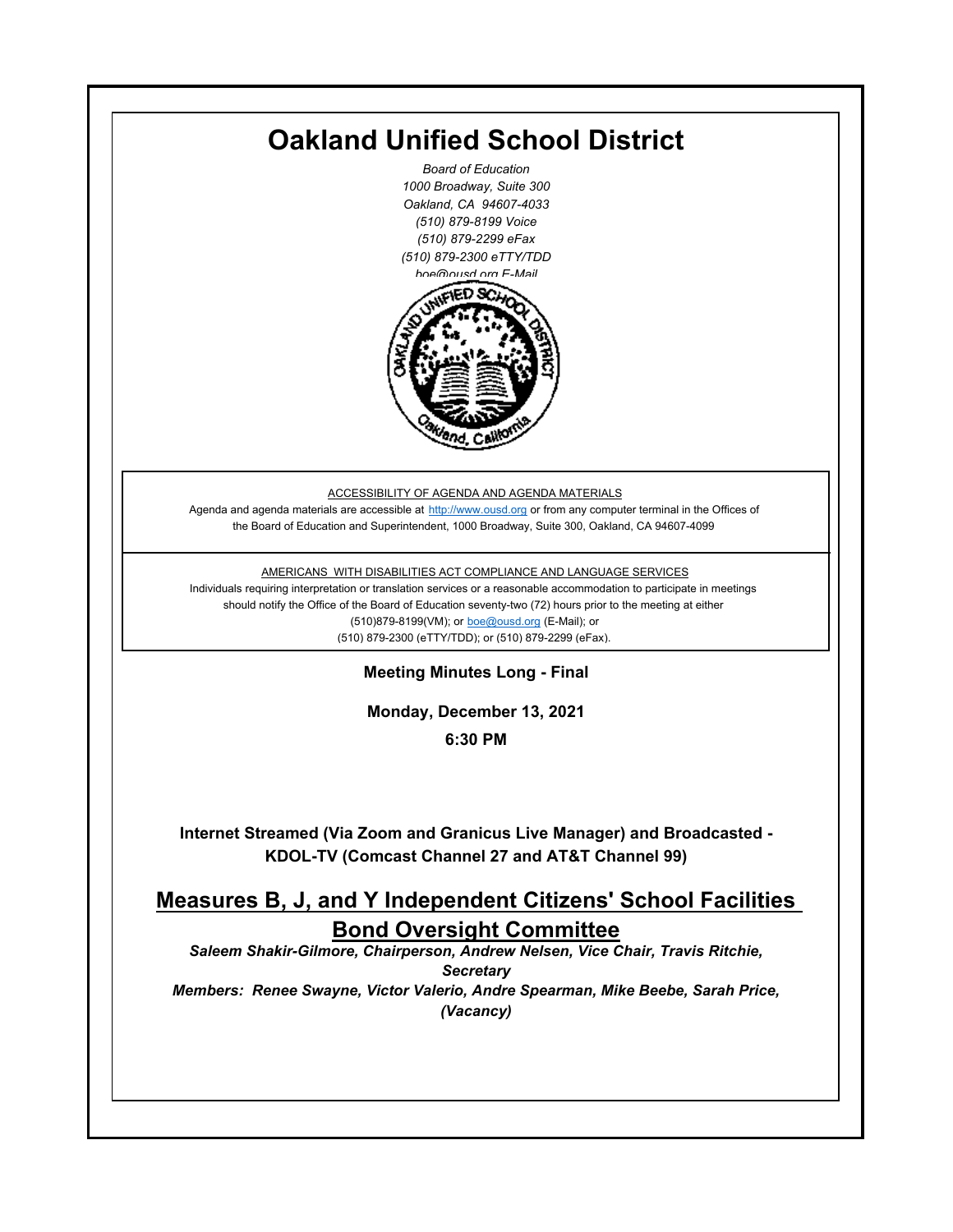LEY CUMPLIMIENTO PARA AMERICANOS CON DISCAPACIDADES Y SERVICIO DE IDIOMAS Personas que requieran servicios de traducción o interpretación o facilidades razonables para participar en juntas deberán notificar a la Oficina de la Mesa Directiva de Educación setenta y dos (72) horas antes de la junta ya sea al (510)879-8199(VM); o boe@ousd.org (E-Mail); o (510) 879-2300 (eTTY/TDD); o (510) 879-2299 (eFax).

#### 美国残障人士法案條例遵守及語言服務

個别人士需要傳譯及翻譯服務或有合理安排去參與會議的應該在舉行會議之前的七十二 (72) 小時通知教育委員 會。請致電(510)879-8199(留言);或 boe@ousd.org (電郵) ;或(510) 879-2300 (電子文字電話/聽障專用電信 設備 (eTTY/TDD));或(510)879-2299(電子圖文傳真 (eFax))。

#### TUÂN HÀNH ĐẠO LUẬT NGƯỜI MỸ KHUYẾT TẤT VÀ DỊCH THUẬT

Những người nào cần thông ngôn hay phiên dịch hay một sắp xếp hợp lý nào để tham gia các buổi họp phải thông báo Văn phòng của Hội đồng Giáo dục bảy mươi hai (72) tiếng đồng hồ trước buổi họp, số điện thoại (510)879-8199 (VM); hay là boe@ousd.org (E-Mail); hay là (510) 879-2300 (eTTY/TDD); hay là số (510) 879-2299 (eFax).

### សេវាបកប្រែភាសា និងការអនុលោមតាមច្បាប់ជនជាតិអាមេរិកាំងពិការ

អកណាដែលតេវការសេវាបកប្រែភាសាដោយផ្ទាល់មាត់ ឬជាលាយលក្ខអក្សរ ឬត្រូវការការជួយសម្រះសម្រលយ៉ាងសមរម្យ មយ ដើម្បីចលរមកងកិច្ចប្រជុំនានានោះ ត្រូវផ្តល់ដំណឹងទៅកាន់ទីការិយាល័យនៃក្រមប្រឹក្សាអប់រំ ឱ្យបានចិតសិបពី (72) ម៉ោង ម្មនកិច្ចប្រជុំ តាមរយៈទូរស័ព្ទ:លេខ (<u>510) 879-8199</u> បុតាមរយៈអ៊ីមែល <u>boe@ousd.org</u> បុទ្**រ**ស័ព្ទ eTTY/TDD លេខ (510) 879-2300 ប៊ូទ្មិសារលេខ (510) 879-2299។

الامتثال لقانون الأمريكيين نو ي الإعاقات (ADA) وتوفير الخدمات اللغوية من يحتاج إلى خدمات التر جمة المكتوبة أو خدمات التر جمة الفورية أو الترتيبات التيسيرية المعفّولة لكي يساهم في الإجتماعات فالمرجو منه إبلاغ مكتب إدارة التعليم إثنين وسبعين (72) ساعة قبل الإجتماع بوسيلة من الوسائل التالية: البريد الإلكتروني: 510.879.2299 boe@ousd.org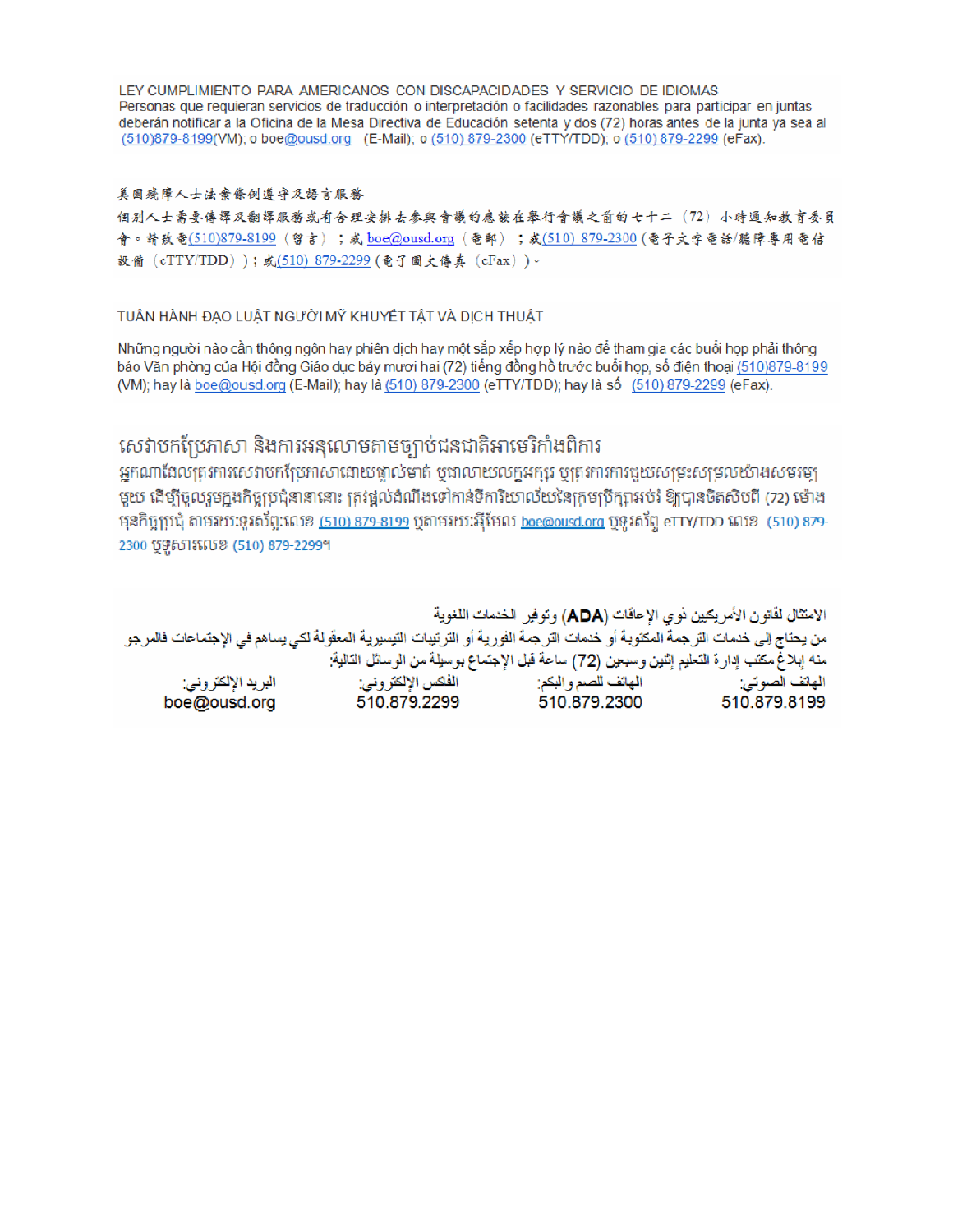## **NOTICE – EXCLUSIVELY VIRTUAL MEETING**

## **NOTICE – EXCLUSIVELY VIRTUAL MEETING (CONTINUED)**

#### **A. Call to Order**

*Chairperson Saleem Shakir-Gilmore called the December 13, 2021 Measures B, J, and Y Independent Citizens' School Facilities Bond Oversight Committee (BJY CBOC) to order at 6:31 P.M.*

#### **B. Roll Call**

|  | <b>Present</b> 5 - Member Renee Swayne |
|--|----------------------------------------|
|  | Member Andre Spearman                  |
|  | Member Sarah Price                     |
|  | Vice Chairperson Andrew Nelsen         |
|  | Chairperson Saleem Shakir-Gilmore      |
|  | Absent 3 - Member Victor Valerio       |
|  | Member Mike Beebe                      |
|  | Secretary Travis Ritchie               |

## **C. Speaker Request Cards/Modification(s) To Agenda**

### **D. Adoption of Committee Minutes**

| B<br>$D-1$ | 21-3043 |                     | Minutes - Measures B, J, and Y Independent Citizens' School<br><b>Facilities Bond Oversight – October 19, 2021</b>                                                                 |
|------------|---------|---------------------|------------------------------------------------------------------------------------------------------------------------------------------------------------------------------------|
|            |         | 19, 2021.           | Adoption by the Measures B, J, and Y Independent Citizens' School<br>Facilities Bond Oversight Committee of its Meeting Minutes of October                                         |
|            |         | <b>Attachments:</b> | Minutes - Measures B, J, and Y Independent Citizens'<br>School Facilities Bond Oversight - October 19, 2021                                                                        |
|            |         |                     | A motion was made by Member Swayne, seconded by Vice<br>Chairperson Nelsen, that the October 19, 2021 Committee Minutes, be<br>Adopted . The motion carried by the following vote. |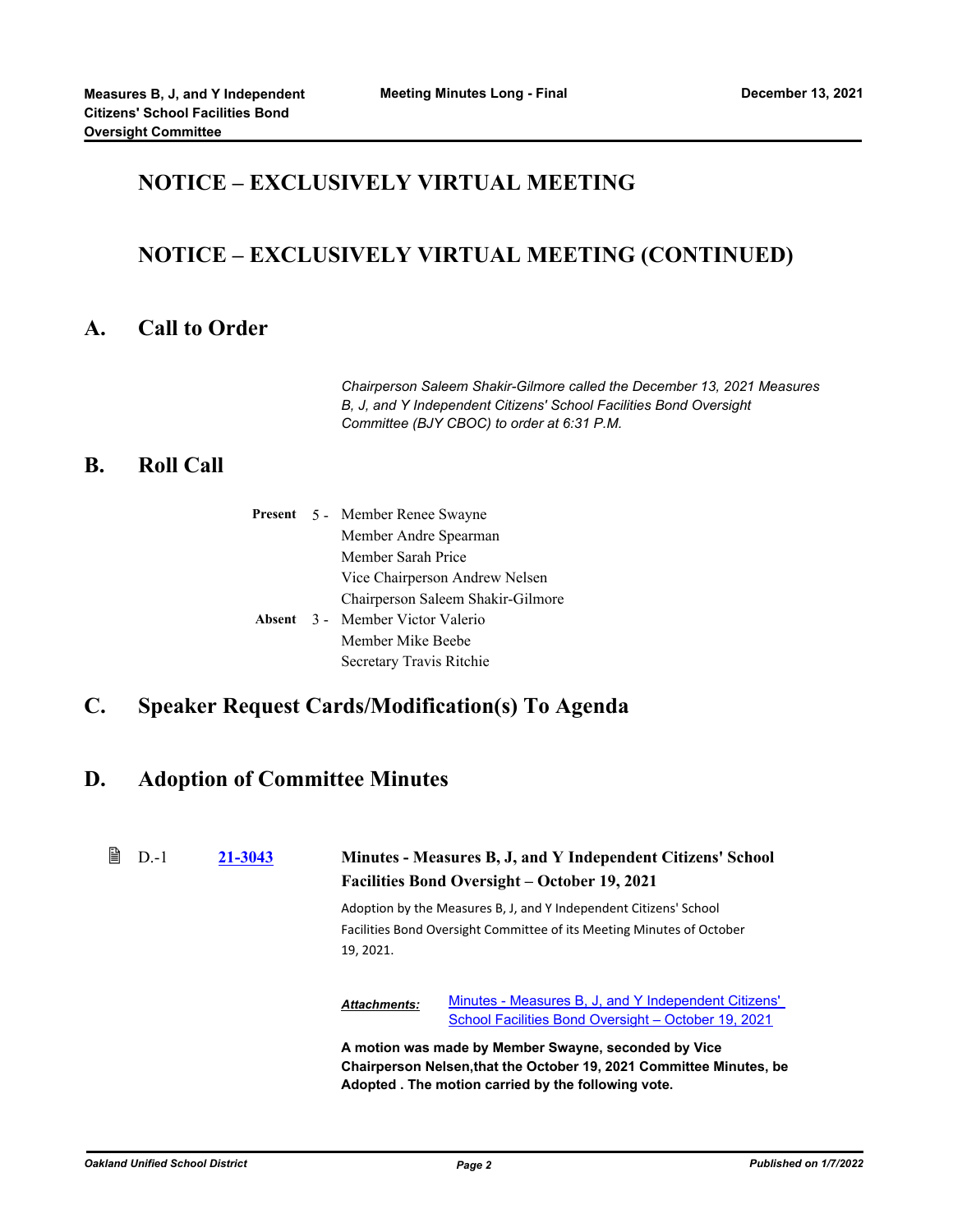| 5 - Member Renee Swayne<br>Member Andre Spearman<br>Member Sarah Price<br>Vice Chairperson Andrew Nelsen<br>Chairperson Saleem Shakir-Gilmore<br>3 - Member Victor Valerio<br>Member Mike Beebe<br>Secretary Travis Ritchie<br>Enactment No: 21-1967                                                                                                                                                                                                                                                                                           |
|------------------------------------------------------------------------------------------------------------------------------------------------------------------------------------------------------------------------------------------------------------------------------------------------------------------------------------------------------------------------------------------------------------------------------------------------------------------------------------------------------------------------------------------------|
| Measures B, J, and Y Independent Citizens' School Facilities Bond<br>Oversight – November 8, 2021<br>Adoption by the Measures B, J, and Y Independent Citizens' School<br>Facilities Bond Oversight Committee of its Meeting Minutes of<br>November 8, 2021.                                                                                                                                                                                                                                                                                   |
| Measures B, J, and Y Independent Citizens' School<br><b>Attachments:</b><br><b>Facilities Bond Oversight - November 8, 2021</b><br>A motion was made by Member Swayne, seconded by Member<br>Spearman, that the November 8, 2021 Committee Minutes, be Adopted.<br>The motion failed by the following vote.<br>4 - Member Renee Swayne<br>Member Andre Spearman<br>Member Sarah Price<br>Chairperson Saleem Shakir-Gilmore<br>1 - Vice Chairperson Andrew Nelsen<br>3 - Member Victor Valerio<br>Member Mike Beebe<br>Secretary Travis Ritchie |
|                                                                                                                                                                                                                                                                                                                                                                                                                                                                                                                                                |

# **E. Adoption of the Committee General Consent Report**

*None*

# **F. Unfinished Business**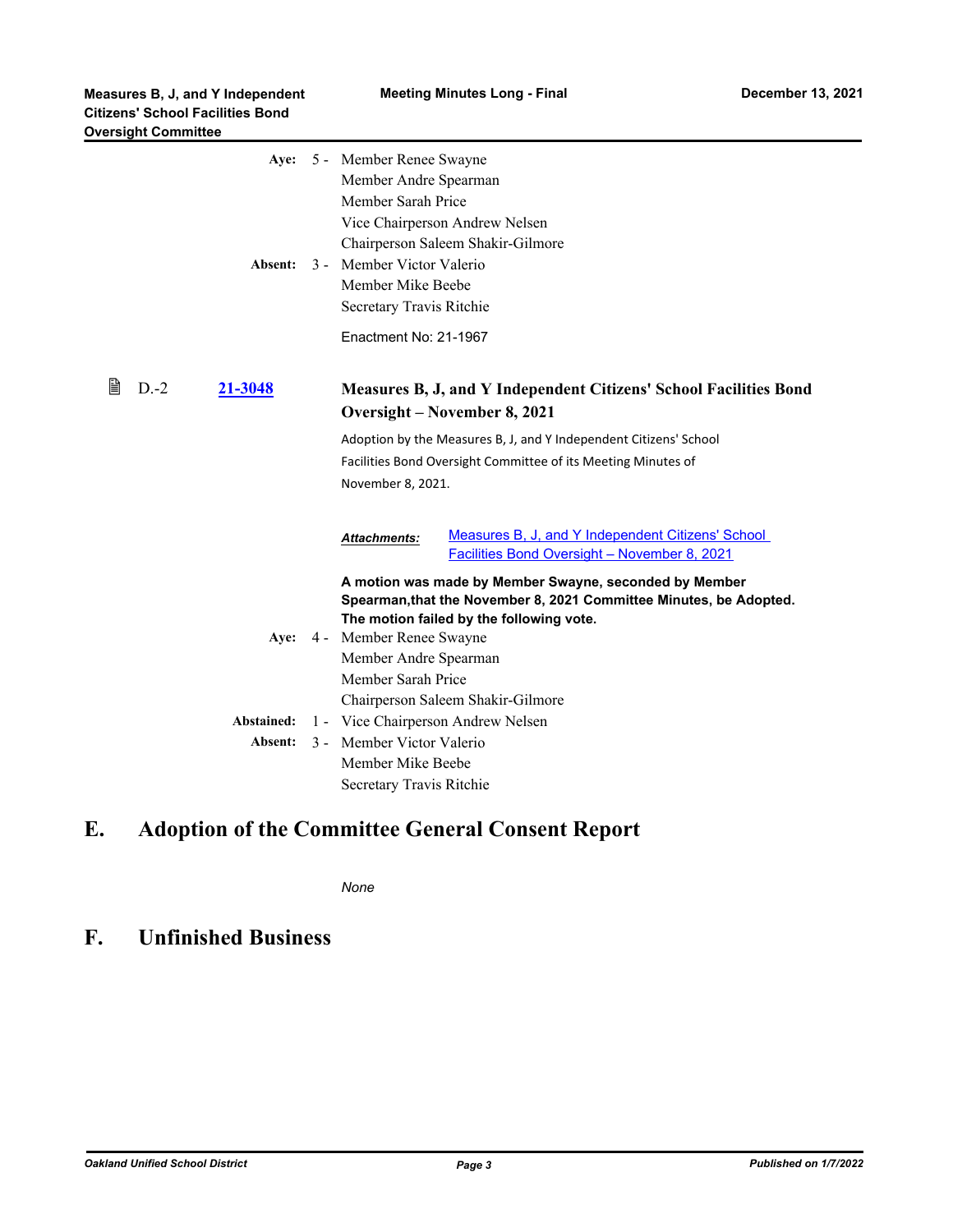|    | $F - 1$ | 21-1869             | Measures B, J, and Y Independent Citizens' School Facilities Bond<br>Oversight Committee - Board Bylaw - BB 9131 - Request to<br><b>Modify Term of Membership</b>                                                                                                                                                                                                                                                                                                                                                                                                                                                                                                                                                                                                                                                                                                                                                                                                                                                                                                                                                                                                                                                                                                                                                                                                                                                                                                                                   |
|----|---------|---------------------|-----------------------------------------------------------------------------------------------------------------------------------------------------------------------------------------------------------------------------------------------------------------------------------------------------------------------------------------------------------------------------------------------------------------------------------------------------------------------------------------------------------------------------------------------------------------------------------------------------------------------------------------------------------------------------------------------------------------------------------------------------------------------------------------------------------------------------------------------------------------------------------------------------------------------------------------------------------------------------------------------------------------------------------------------------------------------------------------------------------------------------------------------------------------------------------------------------------------------------------------------------------------------------------------------------------------------------------------------------------------------------------------------------------------------------------------------------------------------------------------------------|
|    |         |                     | A Report to the Measures B, J, and Y Independent Citizens' School<br>Facilities Bond Oversight Committee by Joshua Daniels, District General<br>Counsel, on the Committee's request to change the end date for current<br>Committee Members from June 10th to June 30th.                                                                                                                                                                                                                                                                                                                                                                                                                                                                                                                                                                                                                                                                                                                                                                                                                                                                                                                                                                                                                                                                                                                                                                                                                            |
|    |         |                     | Josh Daniels, Chief Governance Officer, explained that upon review of bylaw<br>9131, there was language that stated all Advisory and Oversight<br>Committee/Commission terms should go from July 1st to June 30th, but we<br>realized in practice that wasn't happening, so we would either need to align all<br>the terms of the Advisory and Oversight Committees/Commissions or change<br>the bylaws. It was simpler to change the bylaws since all Advisory and<br>Oversight Committees/Commissions weren't created in line with the fiscal<br>year (July 1st to June 30th), and we did not want to put any undo restrictions<br>on when an Advisory or Oversight Committee/Commission should start and<br>end their terms, so we took out the term date requirement.<br>If BJY CBOC would like their terms to start and end July 1st to June 30th,<br>then that needs to be communicated to the Board so when the Board make<br>appointments to the BJY CBOC, the appointments run from July 1st to June<br>30th. Now it's under State statue that we can't change the term lengths which<br>are two year terms with up to three consecutive terms for a Committee<br>member which means if someone runs from March 31st to April 1st we can't<br>extend their term by an additional two months so their term starts on July 1st.<br>That would be a violation of State law. However, if you have someone who's<br>term ends on March 31st, then the Board can appoint their next term on July |
|    |         |                     | 1st rather than April 1st.<br>The BJY CBOC committee members had a discussion with Chief<br>Governance Officer Daniels on this matter.                                                                                                                                                                                                                                                                                                                                                                                                                                                                                                                                                                                                                                                                                                                                                                                                                                                                                                                                                                                                                                                                                                                                                                                                                                                                                                                                                              |
|    |         |                     | Discussion: Renee Swayne, Chairperson Saleem Shakir-Gilmore                                                                                                                                                                                                                                                                                                                                                                                                                                                                                                                                                                                                                                                                                                                                                                                                                                                                                                                                                                                                                                                                                                                                                                                                                                                                                                                                                                                                                                         |
|    |         |                     | <b>Public Comment: None</b>                                                                                                                                                                                                                                                                                                                                                                                                                                                                                                                                                                                                                                                                                                                                                                                                                                                                                                                                                                                                                                                                                                                                                                                                                                                                                                                                                                                                                                                                         |
| G. |         | <b>New Business</b> |                                                                                                                                                                                                                                                                                                                                                                                                                                                                                                                                                                                                                                                                                                                                                                                                                                                                                                                                                                                                                                                                                                                                                                                                                                                                                                                                                                                                                                                                                                     |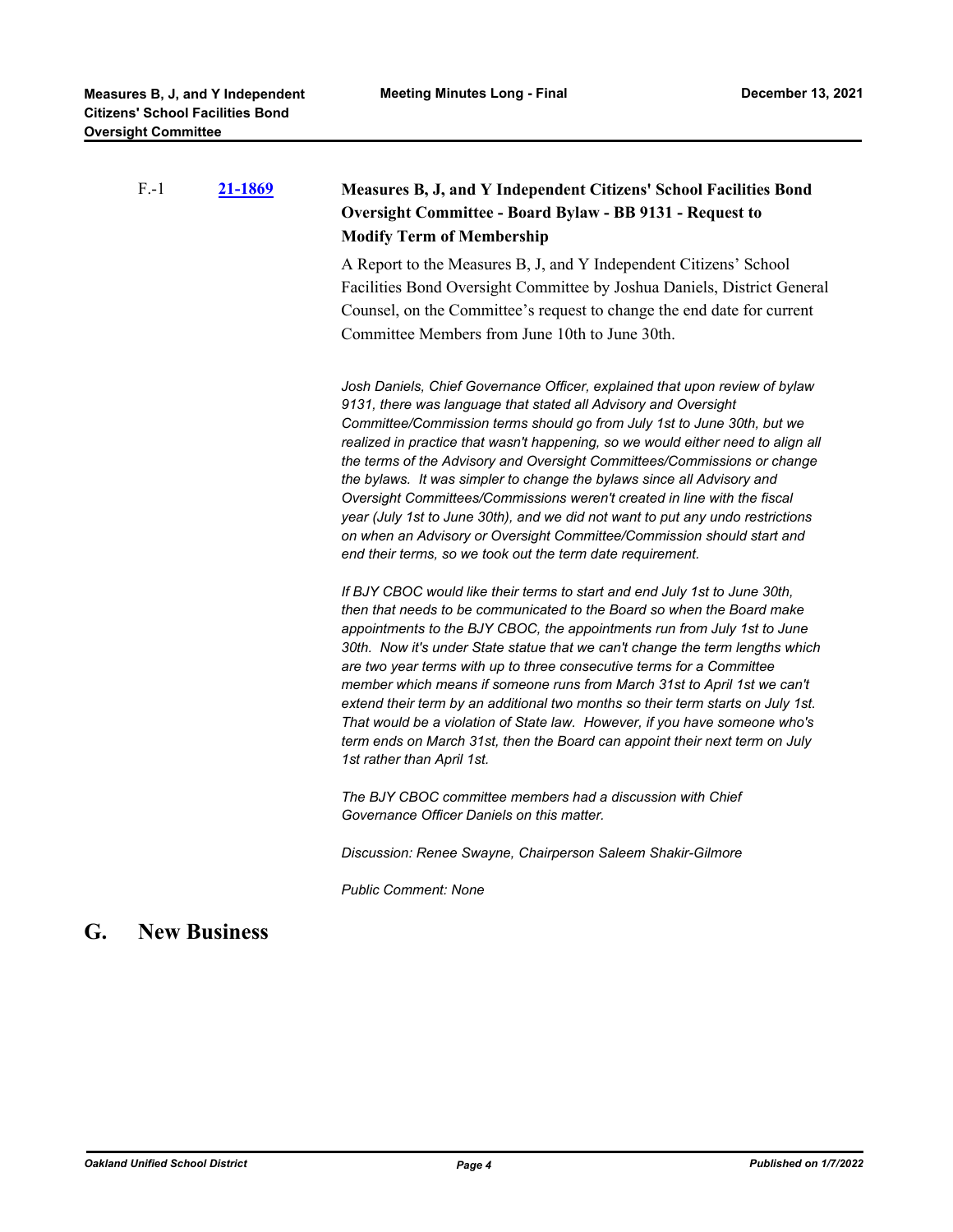| 閆<br>$G - 1$ | 21-3046 | Measures B, J, and Y Independent Citizens' School Facilities Bond<br><b>Oversight Committee - Honoring Andrea Dawson</b>                                                                                                                                          |
|--------------|---------|-------------------------------------------------------------------------------------------------------------------------------------------------------------------------------------------------------------------------------------------------------------------|
|              |         | Presentation by the Measures B, J, and Y Independent Citizens' School<br>Facilities Bond Oversight Committee of Resolution No. MBJY - 0001<br>Honoring Andrea Dawson, Chairperson Emeritus, for her service on the<br>Committee - June 11, 2015 to June 10, 2021. |
|              |         | 21-3046 Measures B, J, and Y Independent Citizens' School<br><b>Attachments:</b><br><b>Facilities Bond Oversight Committee - Honoring Andrea</b><br>Dawson                                                                                                        |
|              |         | Chairperson Saleem Shakir-Gilmore read Resolution No. MBJY-0001:<br>Honoring and Giving Thanks to Andrea Dawson for her Dedication to Oakland<br>Families and the Oakland Unified School District adopted by the Committee.                                       |
|              |         | Chairperson Saleem Gilmore, Vice Chairperson Andrew Nelsen, Members<br>Andre Spearman and Renee Swayne and CBOC Board Liaison, Vice<br>President Benjamin "Sam" Davis, each, thanked Andrea Dawson for her<br>second three terms of service on the Committee.     |
|              |         | <b>Public Comment: None</b>                                                                                                                                                                                                                                       |
|              |         | Andrea Dawson, responded to the Tributes by thanking the BJY CBOC<br>members for their voluntary service to the BJY CBOC, acknowledged the<br>progress of the BJY CBOC and mentioned her interest in returning to the<br>BJY CBOC in July 2022.                   |
|              |         | Member Renee Swayne stated that she will work with Vice President Davis to<br>have the Resolution framed and delivered to Andrea Dawson.                                                                                                                          |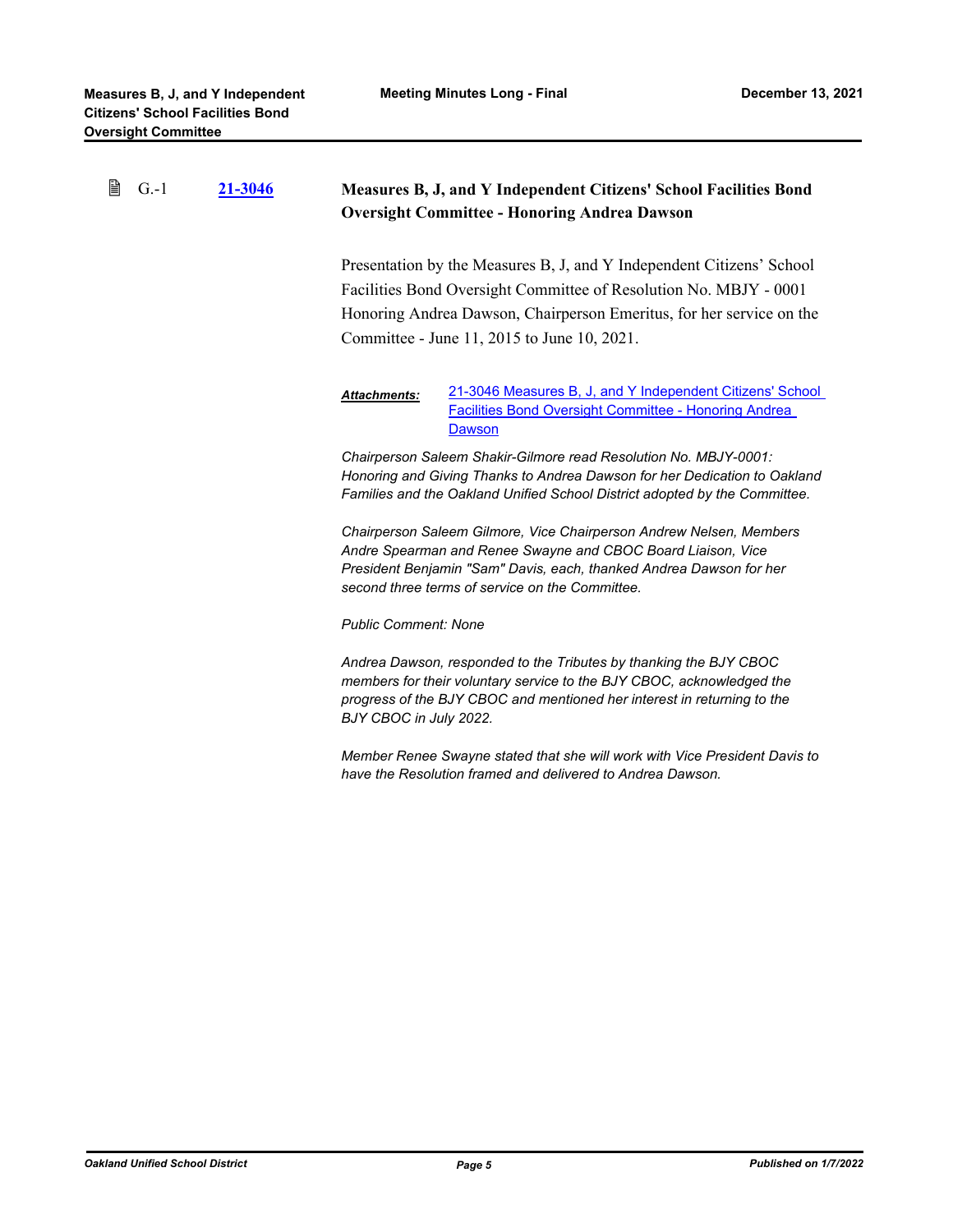| B | $G.-2$ | 21-3045 | <b>Report - Measures B, J, and Y Independent Citizens' School</b><br><b>Facilities Bond Oversight Committee - Budget to Actual</b><br><b>Expenditures and Cash Flow Projections Through June 30, 2021</b><br>A Presentation to the Measures B, J, and Y Independent Citizens' School<br>Facilities Bond Oversight Committee, of the Measures B, J, and Y Budget<br>to Actual Expenditures and Cash Flow Projections through June 30, 2021.<br>(Expenditure Report) |
|---|--------|---------|--------------------------------------------------------------------------------------------------------------------------------------------------------------------------------------------------------------------------------------------------------------------------------------------------------------------------------------------------------------------------------------------------------------------------------------------------------------------|
|   |        |         | 21-3045 Report - Measures B, J, and Y Independent<br><b>Attachments:</b><br>Citizens' School Facilities Bond Oversight Committee -<br><b>Budget to Actual Expenditures and Cash Flow Projections</b><br>Through June 30, 2021                                                                                                                                                                                                                                      |
|   |        |         | Michael Ezah, Financial Accountant, Facilities Planning and Management,<br>gave a report on the Budget to Actual Expenditures and Cash Flow<br>Projections Through June 30, 2021 and answered questions from BJY CBOC<br>members.                                                                                                                                                                                                                                  |
|   |        |         | Discussion: Sarah Price, Renee Swayne, Vice Chairperson Andrew Nelsen,<br><b>Chairperson Saleem Shakir-Gilmore</b>                                                                                                                                                                                                                                                                                                                                                 |
|   |        |         | <b>Public Comment: None</b>                                                                                                                                                                                                                                                                                                                                                                                                                                        |
|   | $G.-3$ | 21-3044 | Report - Measures B, J, and Y Independent Citizens' School<br><b>Facilities Bond Oversight Committee Liaison - Vice President</b><br>Benjamin "Sam" Davis                                                                                                                                                                                                                                                                                                          |
|   |        |         | A Report to the Measures B, J, and Y Independent Citizens' School<br>Facilities Bond Oversight Committee, by the Board Liaison, Vice<br>President Benjamin "Sam" Davis, on the following subject matter:<br>District Audit Findings for 2020 - 2021.<br>$\bullet$<br>District Public Hearings for Solar Power Agreements with Sun<br>$\bullet$<br>Power Corporation and Forefront Power, LLC on December 15,<br>2021.                                              |
|   |        |         | Vice President Benjamin "Sam" Davis gave a report to the on District Audit<br>Findings for 2020 - 2021. He also mentioned that at the December 15, 2021<br>Board Meeting, the Board will conduct Public Hearings, and likely approve<br>Solar Power Agreements with Sun Power Corporation and Forefront Power,                                                                                                                                                     |

*Discussion: None*

*LLC.*

*Public Comment: None*